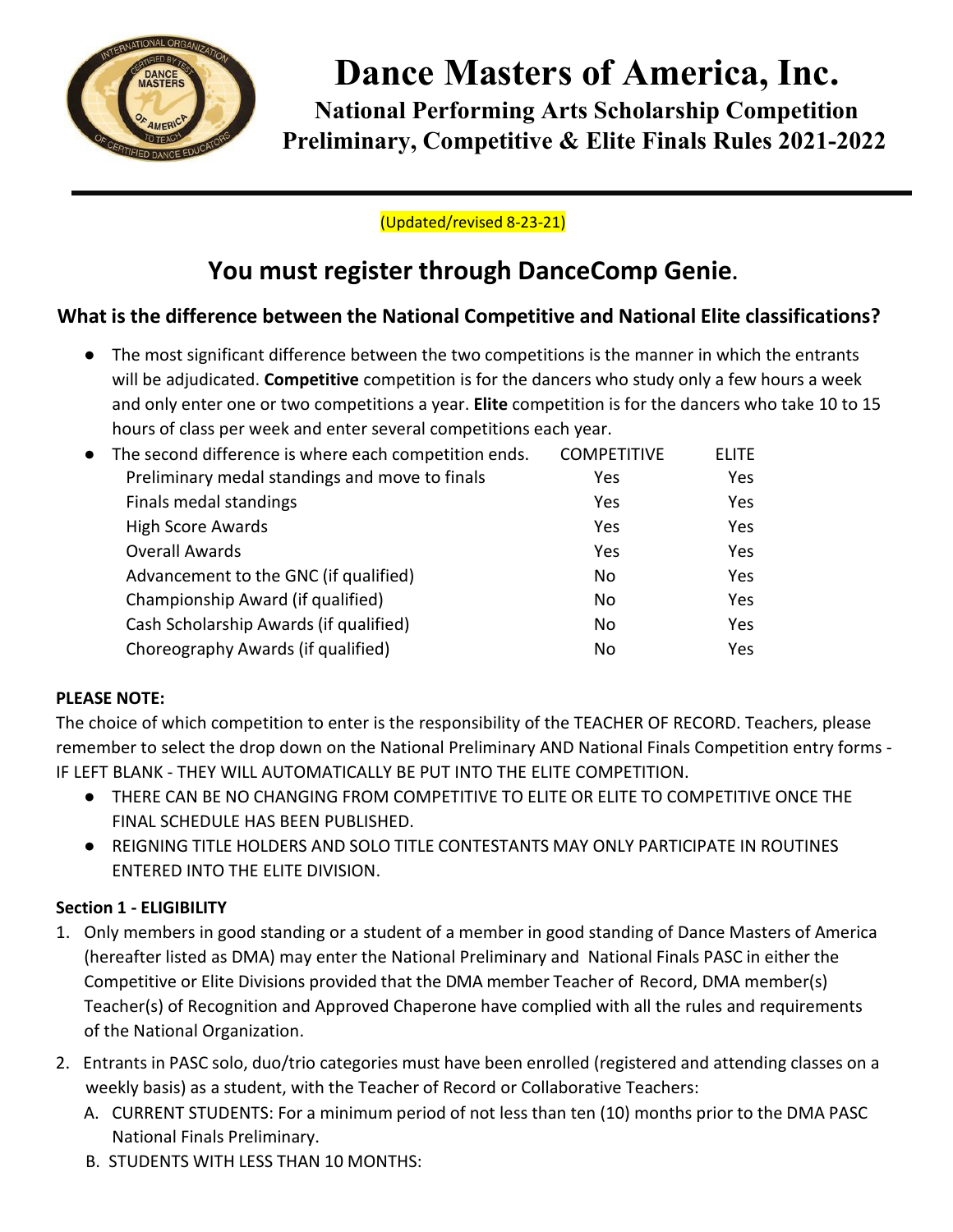- 1. Must have written permission from the former teacher if the student has studied with the Teacher of Record, or Collaborative Teachers for a period of less than ten (10) months prior to the PASC National Finals Preliminary.
- 2. Without written permission from the former teacher if he/she does not or will not continue to offer dance education to the student on a weekly basis.
- C. STUDENTS NOT STUDYING ON A WEEKLY BASIS:
	- 1. Has studied with the Teacher of Record, or Collaborative Teachers for a period of not less than three (3) years.
	- 2. Has studied with the Teacher of Record, or Collaborative Teachers within the past twelve (12) months and is now in a position that does not permit the entrant to study with Teacher of Record, or Collaborative Teachers on a regular basis due to their pursuit of higher education in an area that is more than 100 miles from the Teacher of Record or Collaborative Teachers pursuing professional endeavors. This privilege may not be extended beyond 24 months.
- 3. The Affiliated Chapter PASC form and/or the National Preliminary form must be signed/listed as the same Teacher of Record that signed/listed on the PASC finals form.
- 4. In the Collaboration Division all participating teachers must be listed and must be the same name that appears on the Affiliated Chapter PASC and/or the National Preliminary and Finals Form.
- 5. The Entrant, Teacher of Record, Teacher(s) of Recognition and Collaborative Teachers listed on the National Preliminary and National Finals PASC entry form must be:
	- A. Registered for the full National Convention.
	- B. Teacher of Record or Collaborative Teachers must be in attendance at all times from the dateof arrival to date of departure of the Entrants.
	- C. All fees must be received at the National Treasurer's Office by the deadline date.
- 6. Reigning Title Holders and all Title Contestants in this year's Solo Title Competition may only participate in duo/trio, group, line, production or extended routines entered into the Elite Division.
- 7. Reigning Title Holders and all Title Contestants in this year's Solo Title Competition may not compete in the PASC Solo Category.
- 8. A routine can only contain students from one studio, except for the Collaborative Division.
- 9. All entrants in the National Finals PASC in either Competitive, Elite, or Collaborative Divisions must have qualified with minimum score of 80% at one of the following Events: The Affiliated Chapter PASC, the Affiliated Chapter Solo Title Competitions (except for the Chapter Title Winners), or the National Preliminary PASC. NO ENTRY WILL BE ACCEPTED WITHOUT THE CHAPTER'S VERIFICATION OF SCORES. The form, found in the members only section of the DMA website, is to be completed and signed by the Chapter Secretary, given to the Teacher of Record, or Collaborative Teachers and submitted with the application.

# **Section 2 - RESPONSIBILITIES**

The Teacher of Record and Collaborative Teachers shall be responsible for their registered student's behavior, safety and well-being. They shall insure that their students are attending classes and are incompliance with the rules and regulations of the competition.

# **Section 3 - REGULATIONS**

10. All entries will adhere to the Standards of DMA as follows:

- A. Inappropriate or sexually suggestive movements should not be part of any performance in any DMA competition. Such movements will be evaluated, and scores will be lowered accordingly.
- B. Costuming such as thongs, bikini bottoms or tops that allow exposure of private body parts or that is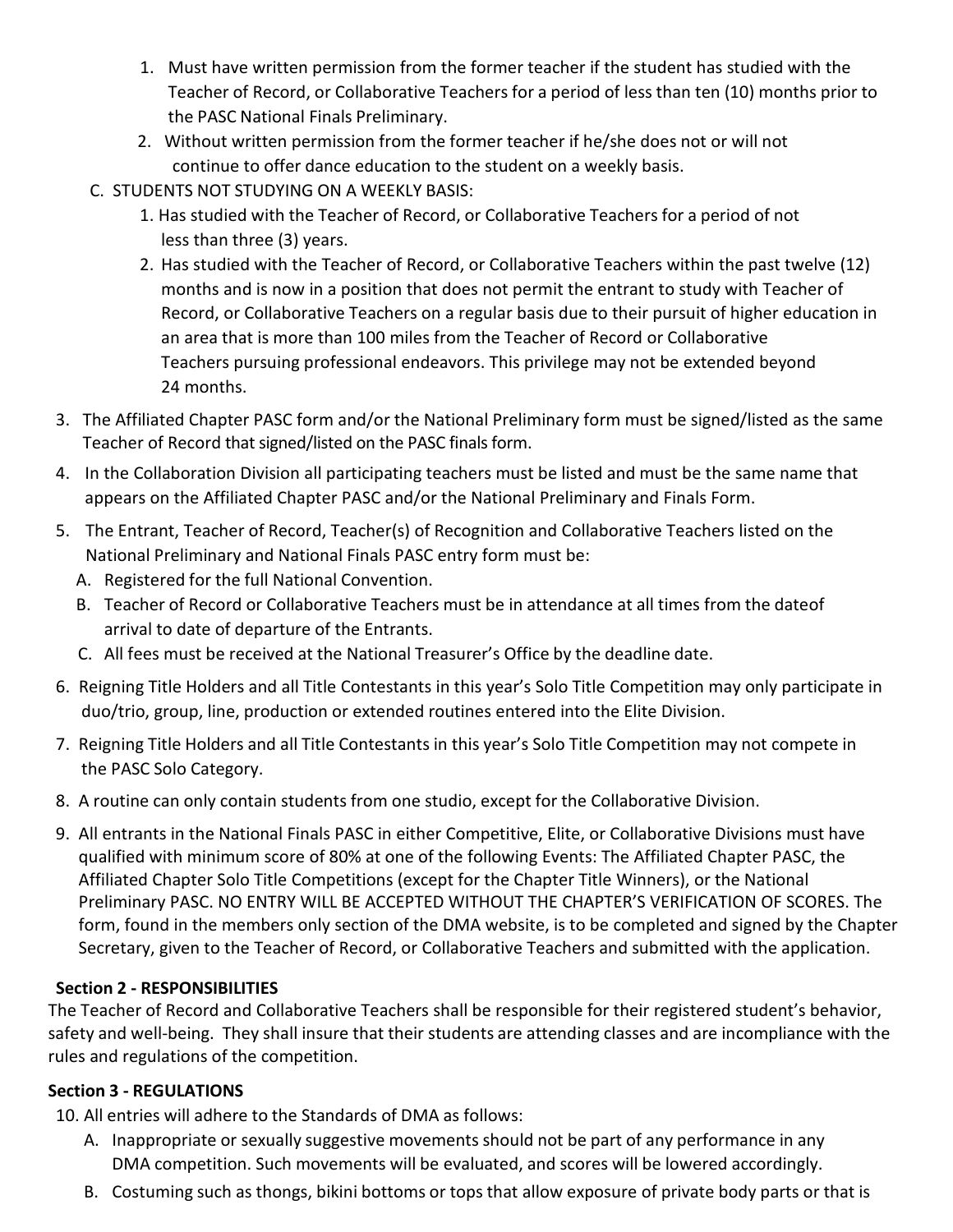not age appropriate, will be evaluated and scores lowered accordingly.

- C. Vulgar, profane, morally offensive, suggestive language or not age appropriate will be evaluated and scores lowered accordingly.
- 11. Teacher of Record, Teacher(s) of Recognition and Collaborative Teachers found guilty of violating the rules of this competition are subject to having their routines penalized.

# **Section 4 - COMPETITION**

# 12. **AGE DIVISION**

A. The Age Divisions of this Competition shall be: Division 0: 6 Years of Age or Younger Division

# 1: 7-8 Years of Age

Division 2: 9-10 Years of Age Division 3: 11-12 Years of Age Division 4: 13-14 Years of Age Division 5: 15-16 Years of Age Division 6: 17 and Over Division 7: Pro-Am Division 8: Parent Division 9: Collaboration

# \*Note:

- Pro-Am Division:
	- 1. A staff member employed by a dance studio to teach making 50% of their livable wage.
	- 2. A student who receives more than \$10,000.00 per year as a teacher or professional dancer
	- 3. Holding membership in a professional dance teachers' organization.
	- 4. Routines in this division are not eligible for Grand National Championships but are eligible for overall awards if there are 3 more routines entered in the division.
- Parent Division:
	- 1. Does not need to be registered for the DMA National Convention.
	- 2. Routines in this division are not eligible for Grand National Championships, but are eligible for overall awards if there are 3 more routines entered in the division.
- Collaboration Division:
	- 1. Students from various members and chapters may compete in the same routine. All participating Teachers must be listed on the registration form. Routines in this division are not eligible for Grand National Championships, but are eligible for overall awards if there are 3 more routines entered in the division.
- B. Date for determining contestants' age for the National PASC shall be JUNE 1<sup>st</sup>. Birth certificates should be available upon request.
- C. Determining the age of a duo/trio, group, small line, large line, extended and production shall be determined by averaging the ages of all dancers in the routine and dropping the decimal point.
- D. A dancer may not compete in any age division that is more than one (1) age division lower than his or her own age division with the exception of the production category.
- E. In all production routines a TRUE average age of the group will be used to determine the age division of the entry, dropping the decimal point.
- F. Routines eligible for overall awards (if there are 3 or more routines entered in the division), and not eligible for Grand National Championships; are Pro-am, Parents, and Collaboration.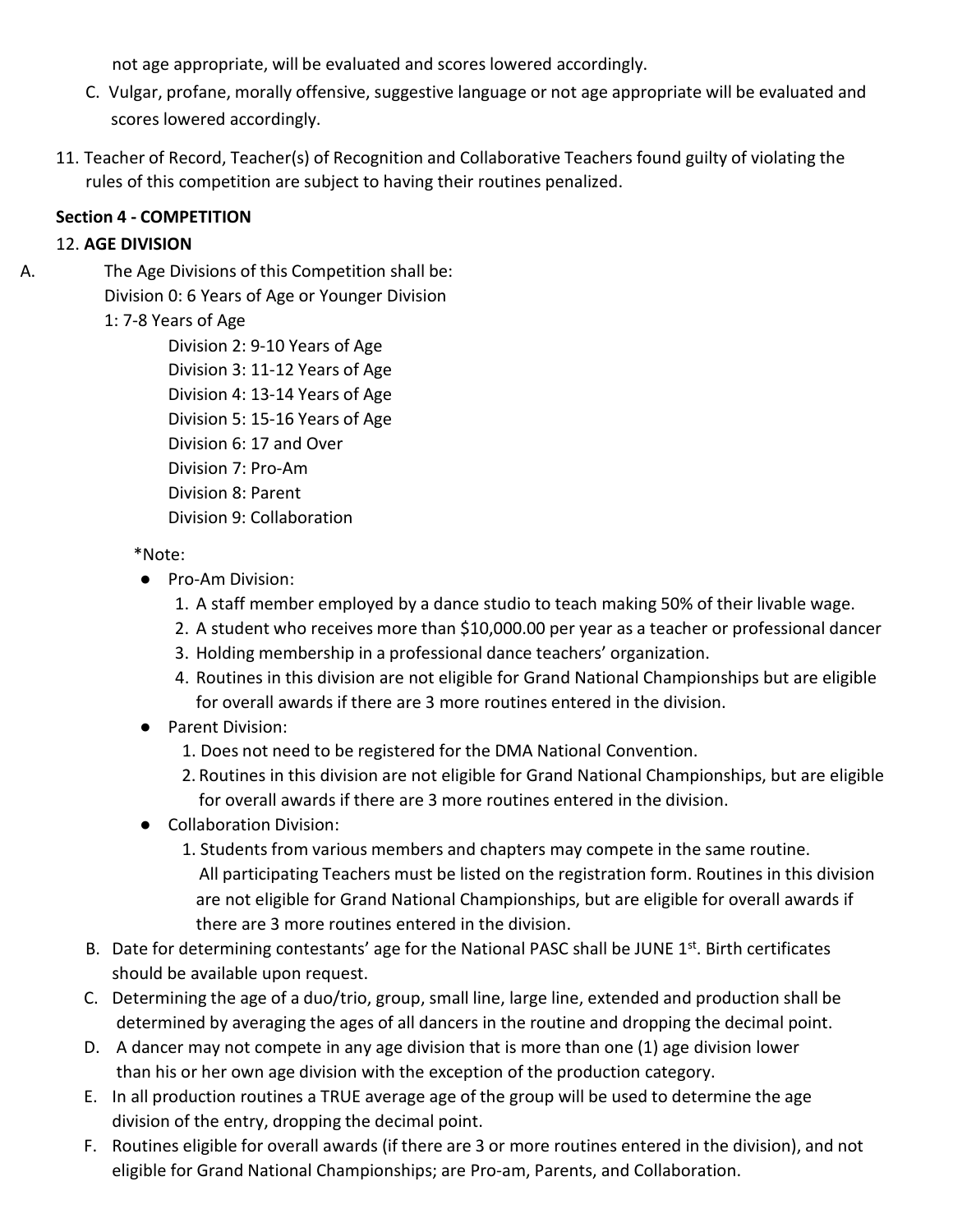#### 13. **CATEGORIES - REQUIRED NUMBER OF DANCERS – TIME LIMITS**

A. The following categories, number of dancers and time limits shall be:

| <b>CATEGORY</b> | <b>NUMBER OF DANCERS</b> | <b>TIME LIMITS</b> |
|-----------------|--------------------------|--------------------|
| Non-Titled Solo | 1 dancer                 | 2:50 minutes       |
| Duo/Trio        | 2-3 dancers              | 2:50 minutes       |
| Group           | 4-8 dancers              | 3:30 minutes       |
| Small Line      | 9-15 dancers             | 3:30 minutes       |
| Large Line      | 16 or more dancers       | 3:30 minutes       |
| Extended        | 4 or more dancers        | 6:00 minutes       |
| Production      | 12 or more dancers       | 8:00 minutes       |

- B. In consideration for those teachers who cannot get all their students to attend the National Convention to participate in the National PASC, categories may be adjusted. You may replace up to 25% of the original participants used in the qualifying performance at the Affiliated Chapter Competition. If you need to replace more than 25% you will be required to enter the routine into the National Preliminary Competition.
- C. A Dancer from a duo cannot be entered as a soloist (that would be 50% and not permitted) in the same manner a trio cannot be entered as duo (that would be 33% and not permitted).

#### 14. **SUBJECTS**

The following subjects of dance will be permitted:

- **Acrobatics-** a form of dance that combines classical dance technique with precision acrobatic elements.
- **Ballet-** classical ballet movements usually telling a story.
- **Contemporary-** ballet and modern technique combines reaching beyond jazz.
- **Ethnic-** a performance of historical movements representing various ethnic cultures.
- **General Variety-** any routine that incorporates more than one dance form. Pantomime lipsync and singing are permitted.
- **Hip-Hop-** today's contemporary street, funk movements incorporating some jazz technique.
- **Jazz-** classical or contemporary jazz movements usually performed to upbeat music.
- **Lyrical-** a combination of ballet and jazz technique and movements, usually an interpretation of the lyrics of a song or the lyrical quality of the music.
- **Modern-** interpretive dance using balance and control incorporating modern dance techniques.
- **Musical Theater-** a dance style based on Broadway or movie musicals, may denote comedy, depict a character, relay a story or create a theatrical mood. Pantomime, lip-sync and singing are permitted.
- **Open-** any routine that does not meet the descriptions of the other subjects listed or incorporates more than one dance form.
- **Pointe-** classical ballet or contemporary movements performed in pointe shoes.
- **Tap-** rhythmic patterns and sounds created by the taps attached to the bottom of the shoes.

**PLEASE NOTE THE FOLLOWING:** There is no limit on the number of acrobatic skills in any routine.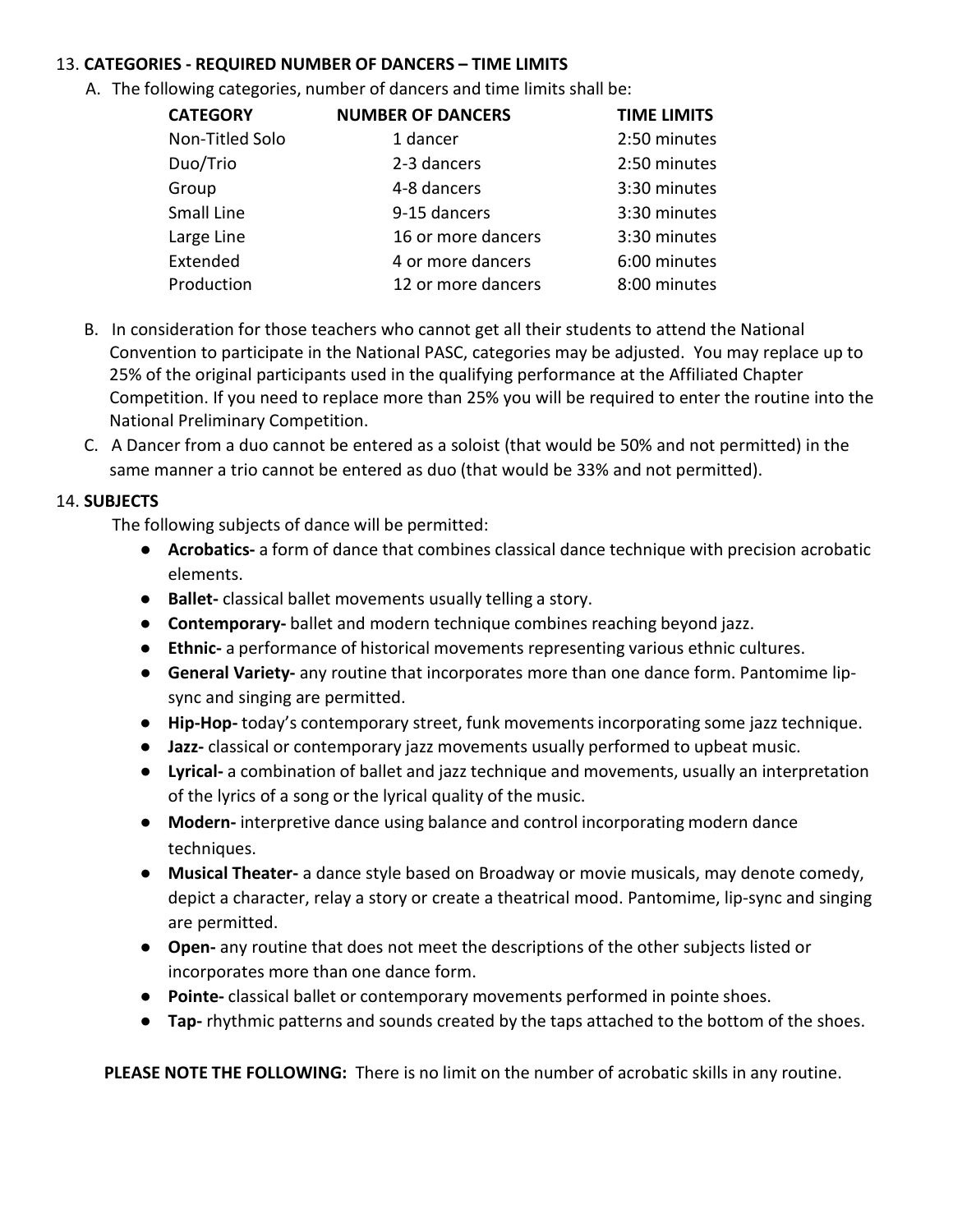#### 15. **PROPS**

Props, scenery and stage sets will only be permitted if they are functional and are an integral part of the choreography.

- A. Smoke or props that are connected to an electrical outlet may not be used.
- B. Fire, swords, knives or live animals on stage are prohibited.
- C. Contained dry ice is acceptable.
- D. Prop Set up and tear down:
	- There is a three (3) minute time limit for props (group through production), scenery or stage sets to be set up and a three (3) minute time limit for tear down of same.
	- There is a one (1) minute time limit for props (solo, duo/trio), scenery or stage sets to be set up and a one (1) minute time limit for tear down of same.
	- There will be a five (5) point penalty for exceeding this time limit for both set up and tear down of props, scenery or stage sets.
- E. Studios are responsible for getting props on and off the stage. Check with the Stage Manager about where to leave the props backstage. The stage crew setting and striking the props may not wear any logos or other identifying article of clothing.
- F. All props must be stored away from the stage area.
- G. Prop storage depends on hotel availability and cost.
- H. Any routine that causes a hazard to any student or the facility/stage is not permitted. Such as but not limited to, liquid, gel, aerosol, glitter, powder or paint.

#### 16. **MUSIC**

- A. The Teacher of Record is required to upload music via DanceComp Genie by the deadline date of April 15.
- B. A backup copy of the music must be in the ballroom at the time of performance.
- C. There will be a one (1) point per-second penalty for routines over the allotted time. Entrances and exits must be brief to avoid further penalties. All timing will begin with the first beat of music and will terminate with the last beat of music. If the routine is performed a cappella (without music), timing will begin with the first step of the routine or danced entry step and will be terminated with the last step performed.
- D. Audible tap sounds recorded on them will not be permitted for Tap or Clogging routines.

# 17. **BREAKING TIES**

#### **HIGH-SCORE AWARDS FOR THE NATIONALS COMPETITIVE AND ELITE FINALS:**

The awards for the National Finals PASC shall be presented based on the entrant's performance scores only. Ties shall be broken in the following manner:

- I. Performance score of 5 scoring Adjudicators
- J. Technique score of 3 Adjudicators
- K. Technique scores of all 5 Adjudicators
- L. The decision of the Adjudicators by secret ballot.

#### **Section 5 - GENERAL INFORMATION**

- 18. All other DMA member teachers to be recognized shall be listed on the National Finals PASC entry forms in either the Competitive, Elite or Collaborative Divisions as the Teacher(s) of Recognition.
- 19. All choreographers to be recognized shall be listed on the National Finals PASC entry forms in either the Competitive, Elite or Collaborative Divisions as the Choreographer(s) and shall receive recognition. However, only a DMA Member or student of a DMA Member is eligible for choreography award.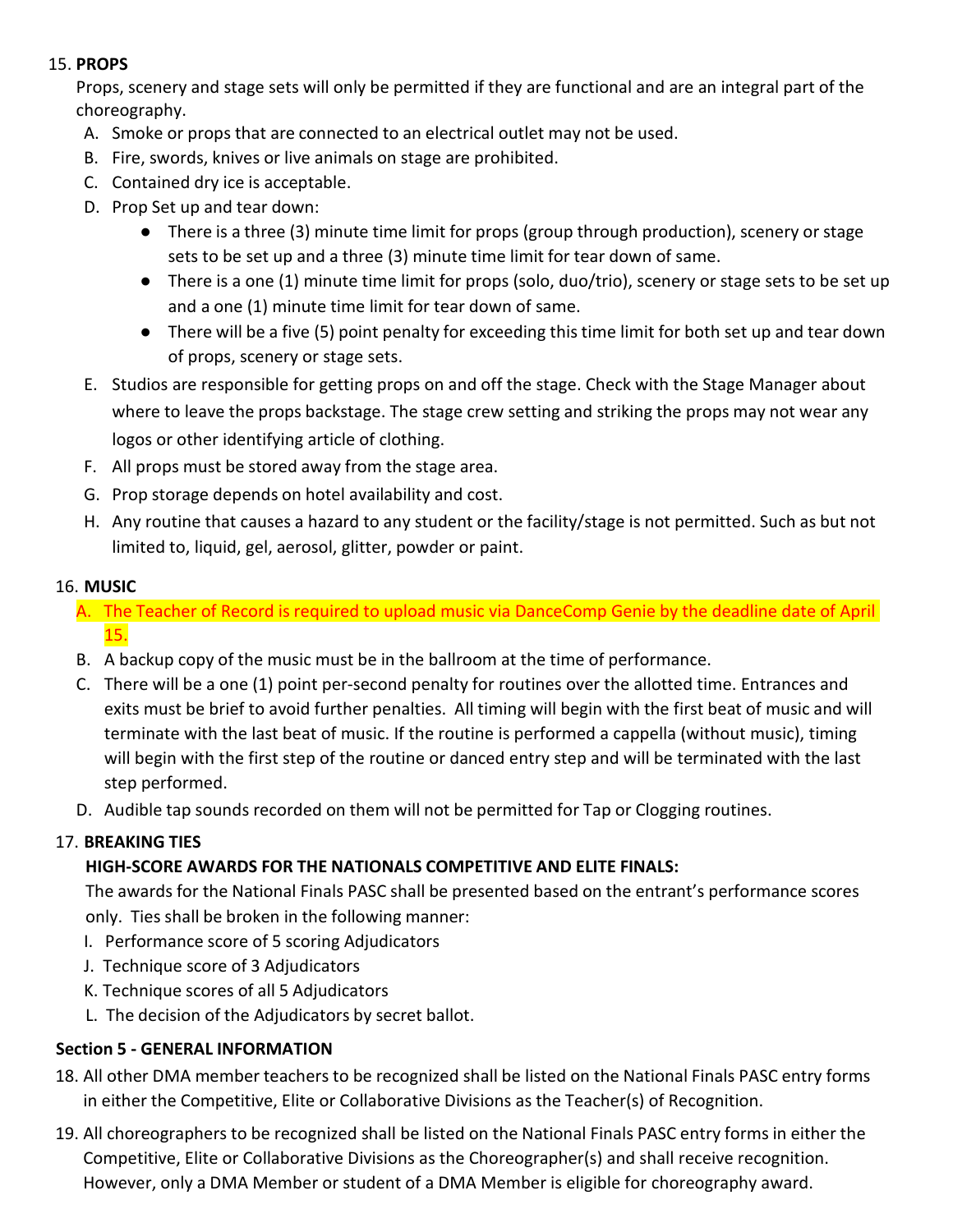- 20. The Teacher of Record, Collaborative Teachers and/or Approved Chaperones are required to attend any and all PASC Meetings, scheduled or called during the Convention.
- 21. All special requests for changes of performance dates and/or times, for reasons other than an on-site educational conflict will be assessed a surcharge. There will be no on-site special requests. All entrants must dance in their assigned position or be disqualified from GRAND NATIONAL CHAMPIONSHIP. Time allotted for costume changing, open scholarship, auditions or onsite educational conflicts must be handled before the program is finalized. All special requests are subject to the following surcharges: for solo's an amount equal to 20%, and for duo thru production an amount equal to 10% of total entrance fee paid per routine.
- 22. Scores will be available;
	- A. Preliminary Scores, within twenty-four (24) hours on DanceComp Genie.
	- B. Finals Scores will be available within seven (7) days after the competition on DanceComp Genie.
- 23. Entrants must check-in not less than one hour before their scheduled dance time as published in the final PASC program.
- 24. All entries in DanceComp Genie must be submitted online by April 15<sup>th</sup>.
- 25. All payments including competition fees and pre-registration for the students, Teacher of Record, Collaboration Teachers and Teacher(s) of Recognition for the National Convention, must be made payable to Dance Masters of America, and postmarked by the deadline date of April 15<sup>th</sup>. All Payments must be in United States currency drawn on a United States bank. Only Member Teacher's checks will be accepted. Parents/students checks will be returned with the possible result of missing the deadline date.
- 26. Dance Masters of America reserves the right to expel from competition and convention any student who does not abide by the rules as stated or as announced thereafter without refund of any fees.
- 27.Teachers of Record, Teachers of Recognition and Entrants, will comply with the Official Rules of the Dance Masters of America, Inc. Performing Arts Scholarship Competition now in effect or as announced thereafter.

# **Section 6 – THE PRELIMINARY PERFORMING ARTS SCHOLARSHIP COMPETITIONS COMPETITIVE, ELITE AND COLLABORATIVE DIVISIONS**

- 28. The National Preliminary PASC is open to all Entries who have not qualified for the National Competitive, Elite or Collaborative Finals PASC at their Chapter's competition.
- 29. Entering into the Preliminary PASC competition also requires PASC finals applications and fees.
- 30. Entries who do not qualify for advancement to the National Competitive, Elite or Collaborative Finals PASC during the National Preliminary PASC will be entitled to a refund of their National Competitive or Elite PASC Finals fee. All refunds will be made after the conclusion of the National Convention.
- 31. All entries must contain the name of the routine and correct title of the song. TBA will not be scheduled.
- 32. Entries whose affiliated Chapter's PASC date prevented you from meeting the **April 15<sup>th</sup> deadline date** must qualify at the National Preliminaries.
- 33. Entries shall be adjudicated on their performance only and awards shall be given as follows:Platinum, High Gold, Gold, High Silver, Silver, High Bronze, and Bronze.
- 34. Entries with exactly the same performers will not be permitted to compete against itself in the same discipline of dance.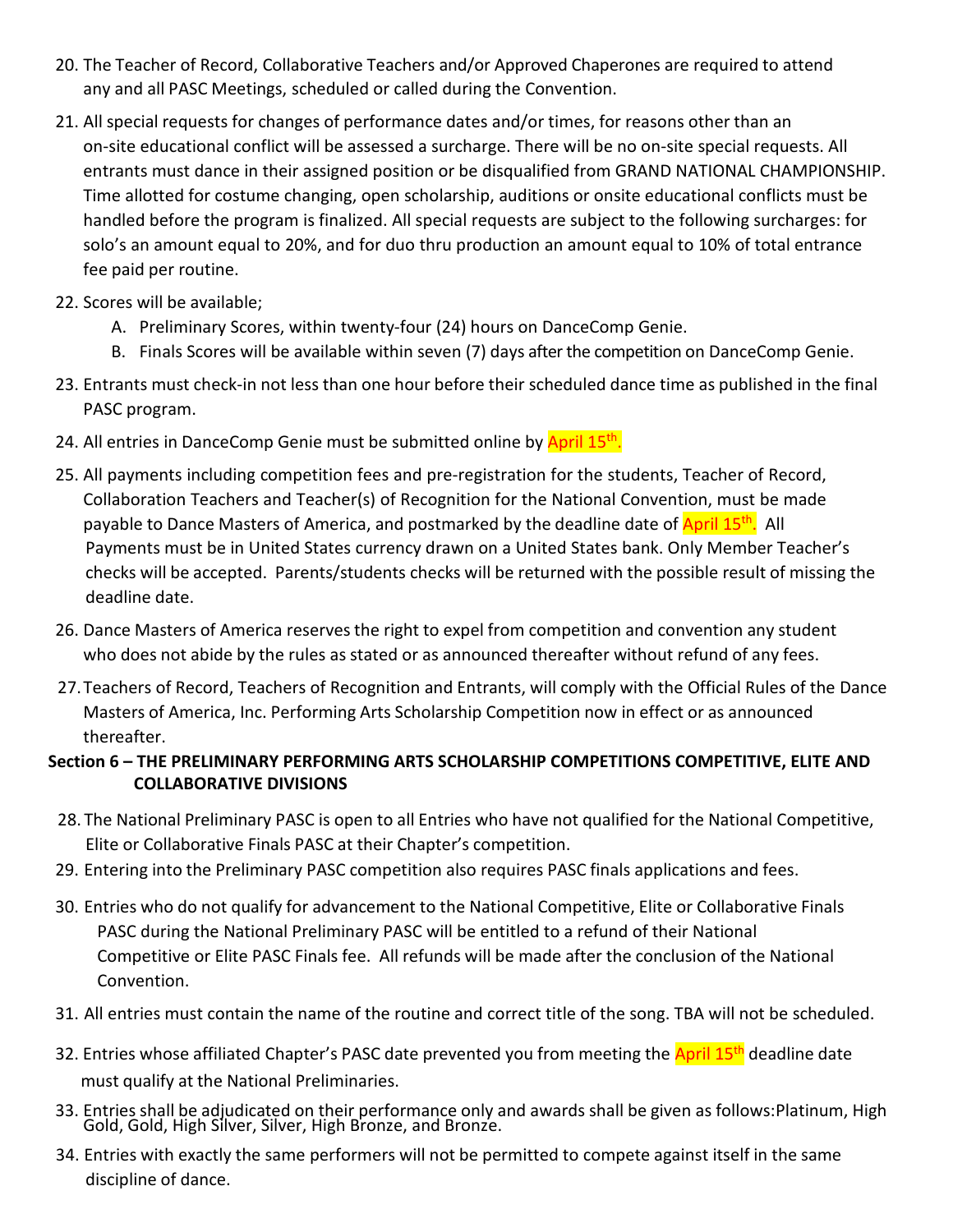- 35. Any contestant in the 12 & under Solo Division exiting the stage prior to the completion of their dance for any reason other than technical or injury, may elect to re-dance, but will receive a zero (0) for the performance score. Anyone exiting due to technical or injury problems, will be assessed at the time of occurrence.
- 36. Any contestant in the 13 & over Solo Division exiting the stage prior to the completion of their dance for any reason other than technical or injury, may not re-dance. Anyone exiting due to technical or injury problems, will be assessed at the time of occurrence.

#### **Section 7- COMPETITIVE, ELITE AND COLLABORATIVE FINALS PASC**

- 37. The National Competitive, Elite and Collaborative Finals PASC is open to all Entries who have qualified at an Affiliated Chapter or at the National Preliminary PASC (within the same fiscal year) with a Silver or higher (80% or more) with the exception of Chapter Title Winners who may not enter in the Solo category.
- 38. The discipline of dance, the choreographic style, and music (edits permitted) performed at the National Competitive, Elite or Collaborative Finals PASC must be the same that was presented in the Affiliated Chapter PASC or National Preliminary PASC.
- 39. Entries with exactly the same performers will not be permitted to compete against itself in the same discipline of dance.
- 40. Entries in the National Competitive, Elite or Collaborative Finals PASC divisions shall be adjudicated on their performance only and awards shall be as follows: Platinum, High Gold, Gold, High Silver, Silver, High Bronze, and Bronze.
- 41. The following High Score Awards shall be given in the National Finals PASC in the Competitive, Elite or Collaborative divisions based on their performance scores only, in each of the following age divisions. The number of awards given shall be determined by the number of entries in each age division. A minimum of three (3) entries shall be required to present an award.
- 42. Overall Awards will be given in the National Competitive, Elite or Collaborative Finals PASC in all categories, based on their cumulative scores in performance and technique. In the 12 and under and 13 and up divisions.
- 43. The selection of the Choreography Awards shall be determined by the adjudicators during the National Elite Finals PASC. Division 7, 8, and 9 are not eligible for Choreography Awards.

PLEASE NOTE:

The National Finals are complete at this point of the competition. A list of entries from the Elite Finals only – who have qualified for the Grand National Championship will be announced.

- 44. Any contestant in the 12 & under Solo Division exiting the stage prior to the completion of their dance for any reason other than technical or injury, may elect to re-dance, but will receive a zero (0) for the performance score. Anyone exiting due to technical or injury problems, will be assessed at the time of occurrence.
- 45. Any contestant in the 13 & over Solo Division exiting the stage prior to the completion of their dance for any reason other than technical or injury, may not re-dance. Anyone exiting due to technical or injury problems, will be assessed at the time of occurrence.

#### **Section 8 – THE GRAND NATIONAL CHAMPIONSHIP PASC**

46. Only the top 5 Elite PASC entries in each dance category shall be eligible to move forward to the Grand National Championship. The movement shall be determined by their combined performance, choreography and technique scores.